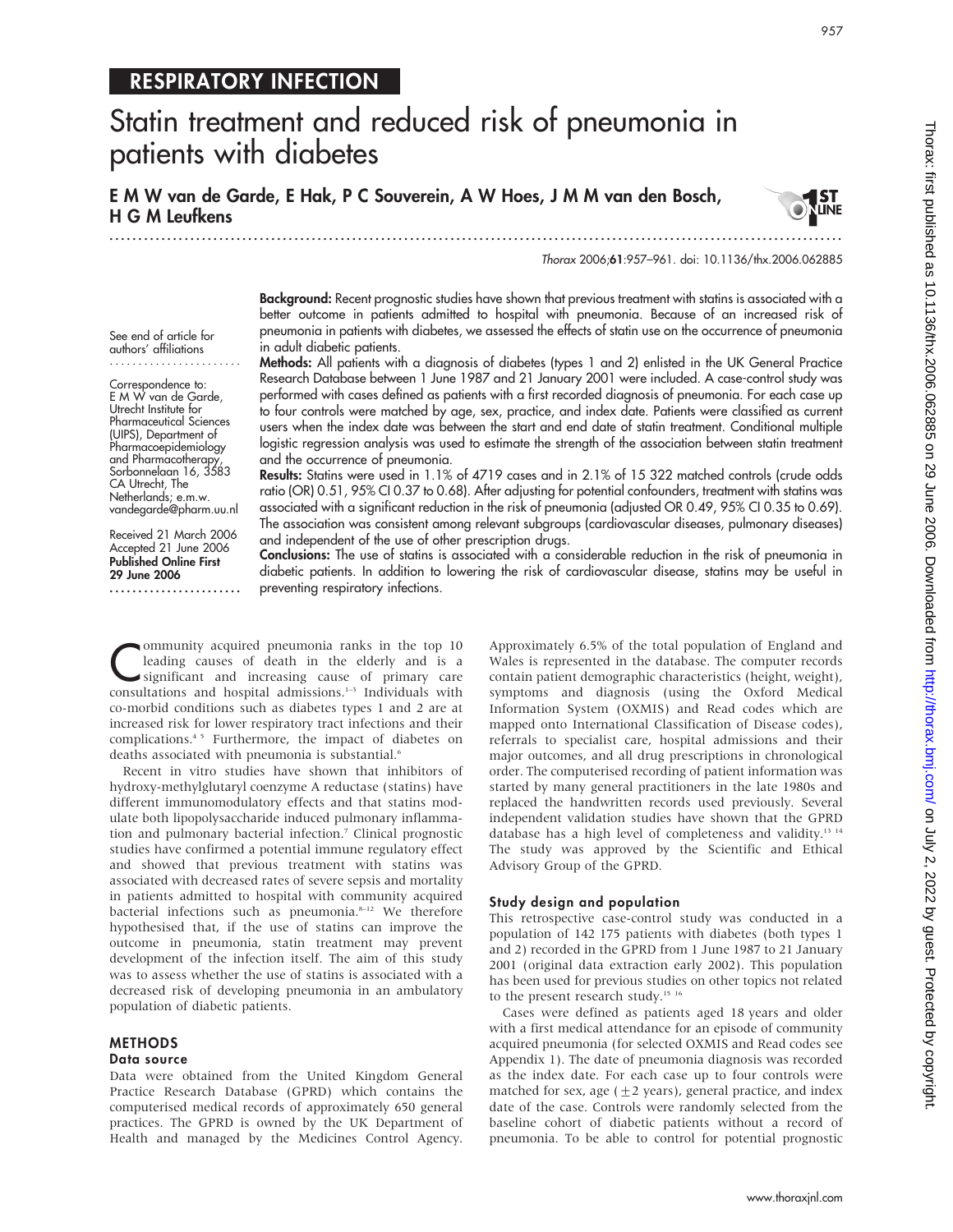differences between comparison groups, both cases and controls were eligible for inclusion in the study if they had a medical history in the database for at least 365 days before the index date.

## Exposure to statins

For each patient we identified all prescriptions for statins before the index date (atorvastatin, cerivastatin, fluvastatin, pravastatin, simvastatin). Episodes of statin treatment were defined as a series of subsequent prescription refills for these drugs. We assumed that a new episode of treatment started if an interval of 14 days or more occurred between the theoretical end date of a prescription and the date of the next prescription for the same patient. The theoretical end date was defined as the prescription date plus the duration of use (number of tablets prescribed divided by the prescribed daily dose). Patients were classified as current statin users when the index date was between the start and the end date of a treatment episode. Patients were classified as past users when they were not a current user but had a history of use in the year before the index date.

## Potential confounders

To be able to control for potential confounding, medical information was obtained on pneumonia risk factors that could potentially confound the association between statin treatment and outcome. For each patient we evaluated the presence or absence of the following frequently occurring comorbidities as potential confounders: cardiovascular diseases (congestive heart failure, stroke), pulmonary diseases, and alcoholism.17–20 In addition, the latest data on smoking status (non-smoking, ex-smoking, current smoking, or unknown) and body mass index  $(< 20, 20-24, 25-30, >30$  kg/m<sup>2</sup>, or unknown) were assessed. Possible confounding drugs examined were influenza vaccination, pneumococcal vaccination, immunosuppressive drugs (methotrexate, cyclosporin, tacrolimus, etanercept, infliximab, fludarabin, cladrimycin, rituximab, or alemtuzimab), oral glucocorticoids, and use of gastric acid suppressing drugs.21–24 A patient was considered to have been exposed to a drug if more than one prescription was issued in the year before the index date, except for vaccination drugs which required only one prescription. The prescription drugs shown above were selected because they have been linked to a decreased or increased risk of pneumonia, and those receiving these drugs may be more likely to receive statins because of their likelihood of attending a physician. We calculated the number of general practitioner (GP) visits in the year before the index date as a proxy for overall health status and healthcare consumption.

## Statistical analysis

Univariate analysis by  $\chi^2$  tests and Student t tests was used to test for statistically significant differences in baseline characteristics between cases and controls. Conditional logistic regression was used to estimate the strength of the association between statin treatment and the risk of pneumonia and expressed as odds ratios (OR) with 95% confidence intervals (CI). We included all potential confounders and age in the multivariate analysis to adjust for the baseline differences between both groups. Exposure to statins was categorised as current, past, and never (reference). In addition, to elucidate a possible time trend effect, the study population was divided into quartiles based on ranked index dates and analysed separately. Stratified analyses were conducted to detect possible differences in effect between co-morbidity related subgroups.

## RESULTS

The study population comprised 4719 patients with a diagnosis of pneumonia and 15 322 matched controls. A diagnosis of pneumococcal pneumonia was recorded for 271 of the cases, 46 had a diagnosis of other bacterial pneumonia,

| Characteristic                      | Cases $(n = 4719)$<br>$n$ (%) | Controls $(n = 15322)$<br>$n$ (%) | Crude OR<br>(95% CI) |
|-------------------------------------|-------------------------------|-----------------------------------|----------------------|
| Age (years)                         |                               |                                   |                      |
| <60                                 | 525 (11.1%)                   | 1776 (11.6%)                      | $\star$              |
| $60 - 69$                           | 785 (16.6%)                   | 3066 (20.0%)                      |                      |
| $70 - 79$                           | 1533 (32.5%)                  | 5665 (37.0%)                      |                      |
| $80 - 89$                           | 1622 (34.4%)                  | 4431 (28.9%)                      |                      |
| $\geqslant 90$                      | 254 (5.4%)                    | 384 (2.5%)                        |                      |
| Sex                                 |                               |                                   |                      |
| Male                                | 2275 (48.2%)                  | 7336 (47.9%)                      | $\star$              |
| Female                              | 2444 (51.8%)                  | 7986 (42.1%)                      | ÷                    |
| Co-morbidities                      |                               |                                   |                      |
| Cardiovascular disease              | 2189 (46.4%)                  | 3611 (23.6%)                      | 2.81 (2.62 to 3.00)  |
| Pulmonary disease                   | 949 (20.1%)                   | 1592 (10.4%)                      | 2.17 (1.99 to 2.37)  |
| Alcoholism                          | $17(0.4\%)$                   | 34 (0.2%)                         | 1.62 (0.91 to 2.91)  |
| Body mass index ( $\text{kg/m}^2$ ) |                               |                                   |                      |
| $20 - 24$                           | 689 (14.6%)                   | 2215 (14.5%)                      | 1.00 (reference)     |
| $<$ 20                              | 251 (5.3%)                    | 466 (3.0%)                        | 1.73 (1.45 to 2.06)  |
| $25 - 30$                           | 1083 (22.9%)                  | 4939 (32.2%)                      | 0.71 (0.63 to 0.79)  |
| >30                                 | 485 (10.3%)                   | 2365 (15.4%)                      | 0.66 (0.58 to 0.75)  |
| Unknown                             | 2211 (46.9%)                  | 5337 (34.8%)                      | 1.33 (1.21 to 1.47)  |
| Prescription drugs                  |                               |                                   |                      |
| Flu vaccination                     | 1955 (41.4%)                  | 6114 (39.9%)                      | 1.07 (1.00 to 1.14)  |
| Gastric acid suppressing            | 967 (20.5%)                   | 1988 (13.0%)                      | 1.73 (1.59 to 1.88)  |
| drugs                               |                               |                                   |                      |
| Immunosuppressive drugs             | 27 (0.6%)                     | 38 (0.2%)                         | 2.32 (1.41 to 3.80)  |
| Oral glucocorticoids                | 311 (6.6%)                    | 329 (2.1%)                        | 3.22 (2.74 to 3.77)  |
| Pneumococcal vaccination            | 144(3.1%)                     | 569 (3.7%)                        | 0.82 (0.68 to 0.98)  |
| Statins (current use)               | 50 (1.1%)                     | 318 (2.1%)                        | 0.51 (0.37 to 0.68)  |
| Mean (SD) no GP visits/year         | 14.8(11.0)                    | 9.1(7.7)                          | N/A                  |
| Current smokingt                    | 407 (12.7%)                   | 1169 (9.2%)                       | 1.48 (1.31 to 1.67)  |

\*Matching variable.

-Percentage for current smoking was calculated in subjects with information on smoking history recorded in the GPRD.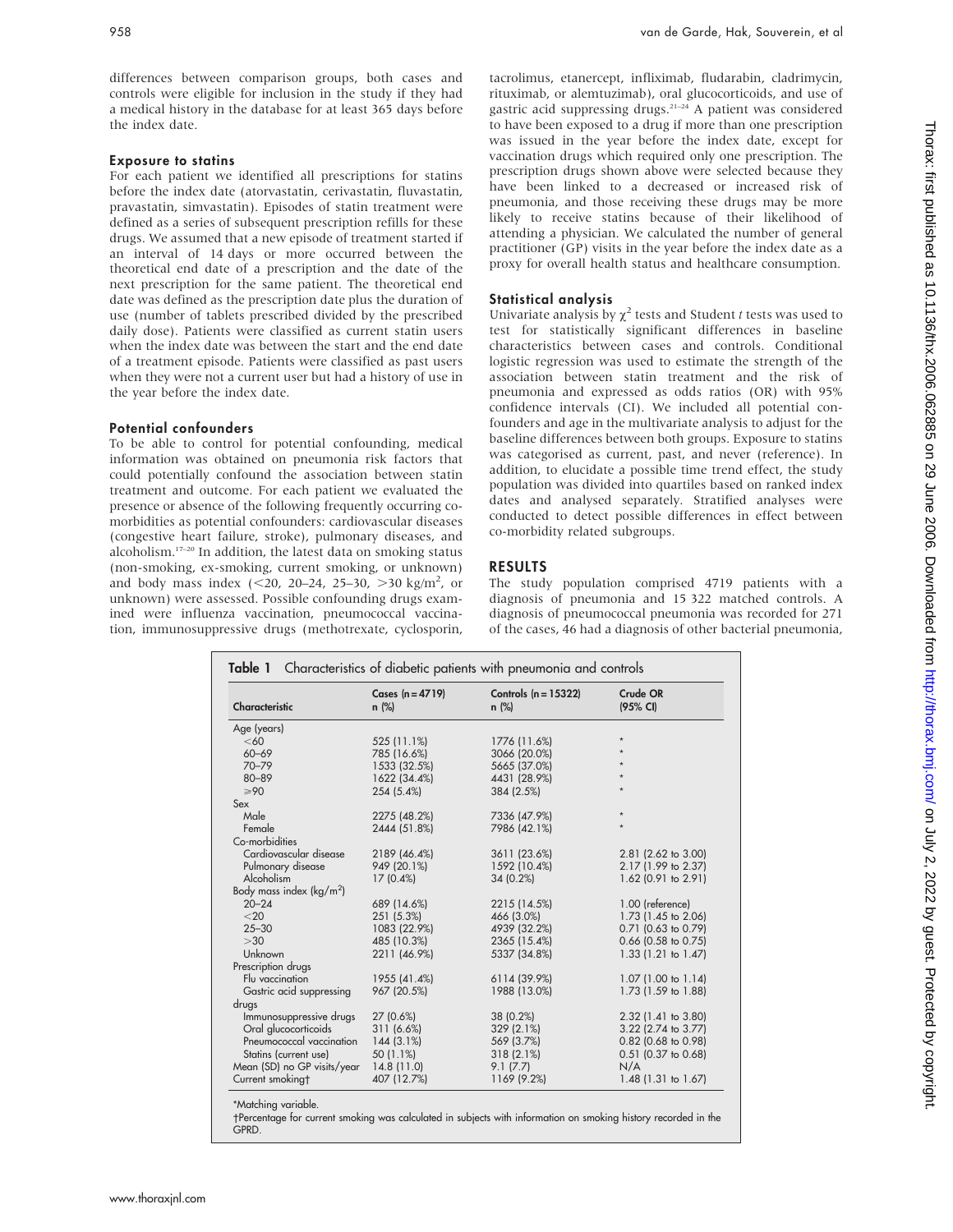Table 2 Association between current statin treatment and the occurrence of pneumonia in all patients and in different (co-morbidity) subgroups

| (Sub)groups                              | (95% CI)                  | Adjusted* OR<br>(95% CI) |
|------------------------------------------|---------------------------|--------------------------|
| All patients                             | $0.51$ (0.37 to 0.68)     | 0.49 (0.35 to 0.69)      |
| Men                                      | $0.65$ (0.42 to 1.02)     | 0.56 (0.39 to 0.91)      |
| Women                                    | 0.51 (0.33 to 0.78)       | 0.40 (0.25 to 0.62)      |
| No prior cardiovascular diseases         | 0.63 (0.42 to 0.93)       | 0.60 (0.40 to 0.91)      |
| Prior cardiovascular diseases            | $0.35$ $(0.21)$ to $0.57$ | 0.36 (0.22 to 0.62)      |
| No prior pulmonary diseases              | 0.50 (0.35 to 0.72)       | $0.41$ (0.28 to 0.61)    |
| Prior pulmonary diseases                 | $0.87$ (0.47 to 1.58)     | 0.85 (0.45 to 1.63)      |
| OR, odds ratio; CI, confidence interval. |                           |                          |

2050 had a diagnosis of bronchopneumonia with unspecified organism recorded, and 2291 had pneumonia with unspecified organism recorded. 28% of cases were referred to hospital because of their pneumonia diagnosis. About 48% of cases and controls were men; the mean age of both cases and controls was 73 years but the proportion of very old was higher among the cases than in the controls (table 1). Matching on age had a median difference in age of 1.00 year with a mean difference of –0.16 years. The median duration of observation in the GPRD was 4.0 years for cases and 4.1 years for controls.

The presence of cardiovascular diseases, pulmonary diseases, smoking, and alcoholism was higher in cases than in controls, as was the use of gastric acid suppressing drugs and oral glucocorticoids. Cases visited the GP more often than controls (15  $\nu$  9 visits per year, respectively, p<0.01).

Of the 4719 cases, 50 (1.1%) were on active statin treatment compared with 2.1% for the control group. Univariate analysis showed that current statin treatment was associated with a reduced risk of pneumonia (crude OR 0.51, 95% CI 0.37 to 0.68). After adjusting for age, cardiovascular diseases, pulmonary diseases, body mass



Figure 1 Prevalence of current statin use (left axis) and the association between statin use and the occurrence of pneumonia (right axis) in different time windows based on quartiles of ranked index dates of all subjects. OR, odds ratio; CI, confidence interval. \*Adjusted for age, cardiovascular diseases, pulmonary diseases, smoking, alcoholism, body mass index, gastric acid suppressing drug, flu vaccination, immunosuppressive drugs, pneumococcal vaccination, oral glucocorticoids, and number of GP contacts. n = number of subjects in quartile.

index, alcoholism, smoking, influenza vaccination, pneumococcal vaccination, gastric acid suppressing drugs, immunosuppressive drugs, oral glucocorticoids, and number of GP visits in the year before the index date, the association did not alter substantially, yielding an adjusted OR of 0.49 (95% CI 0.35 to 0.69). The protective effect was similar for all statins and was consistent for both summer and winter seasons. The adjusted ORs for the different statins were 0.57 (95% CI 0.30 to 1.11) for atorvastatin (n = 57), 0.48 (95% CI 0.14 to 1.71) for cerivastatin ( $n = 17$ ), 0.37 (95% CI 0.10 to 1.31) for fluvastatin ( $n = 19$ ), 0.36 (95% CI 0.17 to 0.75) for pravastatin ( $n = 47$ ), and 0.52 (95% CI 0.35 to 0.76) for simvastatin ( $n = 228$ ). Comparable effects were observed in all co-morbidity related subgroups with a strongest association in patients with a history of cardiovascular disease (table 2).

The effect did not differ substantially between younger  $(*50* years; OR 0.56, 95% CI 0.37 to 0.86) and older patients$  $($  >70 years; OR 0.35, 95% CI 0.20 to 0.61), and the effect of current statin treatment on the risk of pneumonia was similar for episodes of community acquired pneumonia treated in primary care (OR 0.52, 95% CI 0.36 to 0.77) and those requiring admission to hospital (OR 0.50, 95% CI 0.28 to 0.89). Furthermore, the association was equally present in the more recent years of the study period and in the first years, despite a consistent increase in statin prescriptions with time (fig 1). Past use of statins was not associated with a decreased risk of pneumonia (OR 0.95, 95% CI 0.63 to 1.42).

## **DISCUSSION**

In this study of diabetic patients the use of statins was associated with a considerably reduced risk of pneumonia. These findings add to the accumulating evidence that statins may have immunomodulatory and anti-inflammatory properties in addition to their lipid lowering effects. In vitro studies have indicated that statins have a potentially beneficial effect by normalising the inflammatory response in respiratory bacterial infections.<sup>9 25</sup> This finding seems to have been confirmed by several prognostic clinical studies which found a substantial reduction in severe outcomes among statin users with pneumonia.<sup>7 8 10</sup> Our large casecontrol study with a long study period and a representative high risk population is the first to extend these findings to examine the possible prophylactic effect of statins on the incidence of pneumonia.

This is important as it suggests that statins not only influence the development of pulmonary infection but could also prevent primary infection. The mechanisms behind this protective effect, however, remain speculative. To our knowledge, the only study addressing the possible effects of statins on primary host defence is the experimental study by Fessler  $et \, al^{\gamma}$  which suggested impaired host defence in a murine model. However, there are several limitations in that study which preclude translation to the clinical situation. These include (1) the differences between a murine model and men; (2) the very high doses of lovastatin used (10 times that routinely used in humans); (3) observation of mice for only 48 hours after intratracheal ingestion of bacteria; and (4) lack of correlation between the number of colony forming units and clinical appearance. Furthermore, it is possible that the other anti-inflammatory effects of statins (on macrophages and monocytes) may outweigh any impaired neutrophilic microbicidal capacity.

The prevalence of statin use in our study was relatively low, certainly in comparison with recent years. This is primarily caused by the period under study. We think, however, that this has no impact on the validity of our study. Firstly, no obvious time dependent effect was observed (fig 1). The association was consistently pronounced in the more recent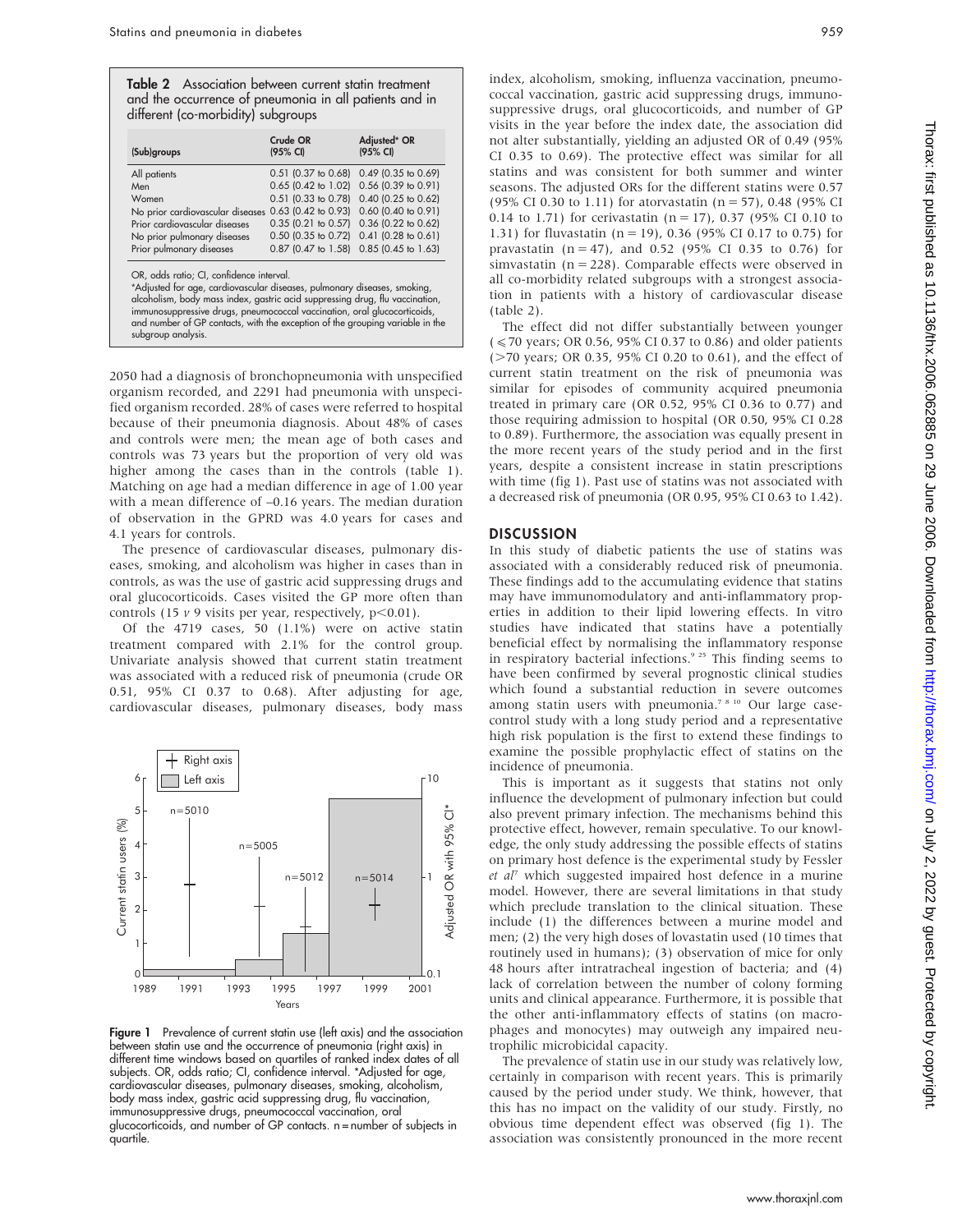years of the study period compared with earlier years, despite a constant increase in the use of statins with time. The large confidence interval in the first quartiles is most likely explained by small numbers. Additionally, although the power to detect differences between individual statins is somewhat limited, all the statins had odds ratios in the same range below 1. This suggests that the effect of statins results from their intrinsic properties and is independent of trends in the prescribing of statins. Furthermore, adjustment of the associations for the presence of many important and frequently occurring co-morbidities and use of other prescription drugs did not substantially change the risk estimates. However, we cannot rule out the possibility of confounding by unknown or unmeasured factors.

This study was conducted in a high risk population of diabetic patients. Although patients with diabetes are more susceptible to infection, to our knowledge the mechanism of action of statins does not differ between diabetic and nondiabetic patients. The protective properties of statins may therefore be applicable to the general population, but further research is needed to establish a possible protective effect in non-diabetic patients.

Our study has some limitations. Firstly, identification of cases of pneumonia has the potential for misclassification due to incorrect coding. It is possible that, because of the broad definitions used for the diagnosis of community acquired pneumonia, GPs could have applied the diagnostic criteria differently—for example, some acute exacerbations of chronic obstructive pulmonary disease could be identified as pneumonia. We believe, however, that such misclassification is independent of statin use and would only lead to an underestimation of the true association between statins and the occurrence of pneumonia. In addition, the overall validity of the GPRD coding has previously been assessed several times and other validation studies on pneumonia coding in different medical databases have also shown positive predictive values ranging from  $61\%$  to  $85\%$ .<sup>26, 27</sup> Assuming that the diagnosis of patients admitted to a hospital is more accurate (better accessibility to chest radiography and sputum and blood cultures), it is reassuring that the association between statin use and pneumonia in admitted hospital was identical to that in patients treated in primary care. In agreement with Laheij et al,<sup>24</sup> our study also showed an association between the use of gastric acid suppressing drugs and pneumonia.

A second possible limitation is misclassification of exposure to statin treatment since we used prescription data. Patients using statins could have been non-compliant with their treatment and therefore could have used fewer statins than were prescribed. However, this would have led to an underestimation of the association between statin use and the occurrence of pneumonia.

Another concern is that people on statins take more comfort out of good health support—the so-called ''healthy user effect''—which can induce confounding. It is possible that statins were preferentially prescribed to patients with higher socioeconomic status and a lower risk of pneumonia. We tried to reduce such confounding by matching subjects on general practice (thereby on geographical region and city area). However, the use of postcodes as a proxy for socioeconomic status has been debated in the literature.<sup>28 29</sup> On the other hand, greater co-morbidity (and therefore a greater risk of pneumonia) could decrease the likelihood that an older person will receive effective treatment for asymptomatic conditions such as raised cholesterol levels. If this was the case, a substantial difference would have been seen between younger and older patients in the protective association between statins and pneumonia and this was not seen in our study.

Finally, we cannot rule out the possibility of confounding by unmeasured factors. However, the finding that the protective effect disappeared after discontinuing statin treatment strongly suggests that it is attributable to the properties of statins.

It must be emphasised that these findings on the preventive potential of statins should not be interpreted as suggesting that statins should be given to all diabetic patients to prevent pneumonia. Further confirmation is needed, particularly from large scale prospective randomised trials. In influenza pandemics statins could possibly provide additional support in the prevention of bacterial superinfections of the lung.

In conclusion, treatment with statins is associated with a considerably decreased risk of pneumonia in diabetic patients and their effects were consistent in all clinically relevant subgroups studied. Evidence is accumulating that treatment with statins may also influence bacterial respiratory infections, which may therefore broaden the indications for these drugs.

#### Authors' affiliations .....................

E M W van de Garde, P C Souverein, H G M Leufkens, Utrecht Institute for Pharmaceutical Sciences (UIPS), Department of

Pharmacoepidemiology and Pharmacotherapy, Utrecht, The **Netherlands** 

E M W van de Garde, St Antonius Hospital, Department of Clinical Pharmacy, Nieuwegein, The Netherlands

E Hak, A W Hoes, University Medical Center Utrecht, Julius Center for Health Sciences and Primary Care, Utrecht, The Netherlands J M M van den Bosch, St Antonius Hospital, Department of Pulmonary

Diseases, Nieuwegein, The Netherlands

None of the authors is involved in any organisation or entity with a financial interest in or financial conflict with the subject matter or materials discussed in the manuscript.

None of the authors has in the past five years accepted the following from an organisation that may in any way gain or lose financially from the results of the study: reimbursement for attending a symposium, a fee for speaking, a fee for organising education, funds for research, funds for a member of staff, fees for consulting. None of the authors has in the past five years been employed by an organisation that may in any way gain or lose financially from the results or conclusions of the study, or holds any stocks or shares in an organisation that may in any way gain or lose financially from the results or conclusions of the study.

| Code                | <b>Description</b>                           |  |
|---------------------|----------------------------------------------|--|
| H <sub>28</sub> .00 | Atypical pneumonia                           |  |
| H <sub>261.0</sub>  | Basal pneumonia due to unspecified organism  |  |
| 48.5                | Bronchopneumonia                             |  |
| H <sub>25</sub> .00 | Bronchopneumonia due to unspecified organism |  |
| H <sub>2100</sub>   | Lobar (pneumococcal) pneumonia               |  |
| 481 B               | Lobar pneumonia                              |  |
| H <sub>260.0</sub>  | Lobar pneumonia due to unspecified organism  |  |
| H22.00              | Other bacterial pneumonia                    |  |
| 486                 | Pneumonia                                    |  |
| H20                 | Pneumonia and influenza                      |  |
| 486 AP              | Pneumonia aspiration                         |  |
| 483 AT              | Pneumonia atypical                           |  |
| 481 BA              | Pneumonia basal                              |  |
| H26.00              | Pneumonia due to unspecified organism        |  |
| 483 M               | Pneumonia mycoplasal                         |  |
| H2z.00              | Pneumonia or influenza nos                   |  |
| 481 A               | Pneumonia pneumococcal                       |  |
| 4823                | Pneumonia staphylococcal                     |  |
| 486 T               | Pneumonitis                                  |  |